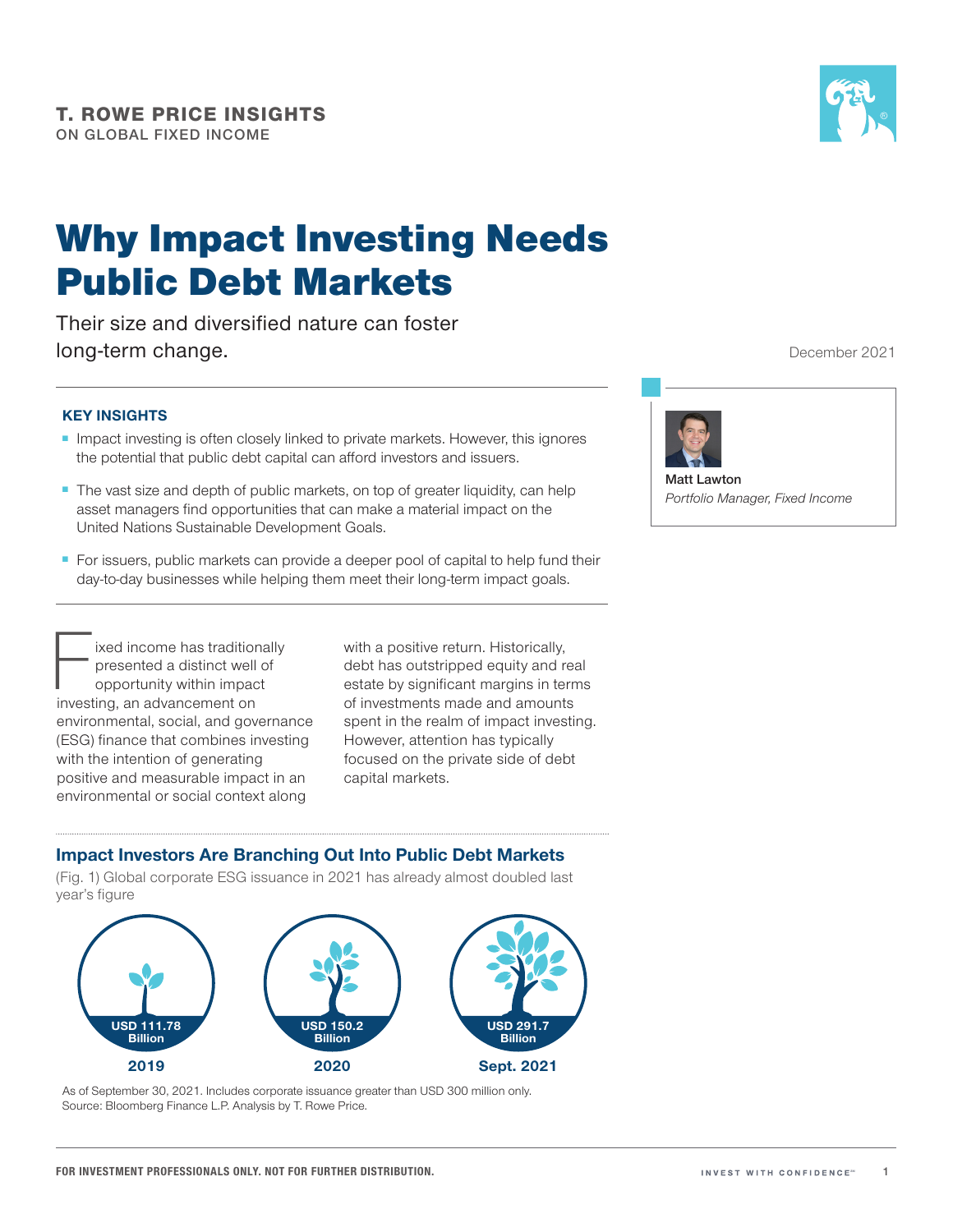## **Impact Opportunities in Public Markets Are Becoming Deeper and More Diverse**

(Fig. 2) ESG issuance among global corporates now covers more sectors than before



As of September 30, 2021. Includes corporate issuance greater than USD 300 million only. Source: Bloomberg Finance L.P. Analysis by T. Rowe Price.

In our view, this unduly takes the spotlight from the potential of publicly traded debt markets, which we believe offer investors a vast and deep range of potential companies. Issuers and investors can find more opportunities, issue more debt, potentially benefit from greater liquidity, and potentially deliver larger material impacts than if they rely solely on the private markets.

#### **Deep Markets Can Help Tackle Problems on a Global Scale**

The extent to which public markets can augment the range of impact opportunities can be seen by the growing scale of ESG‑focused goals. Over the last few years, the rise of ESG‑focused investment strategies has seen many asset managers look to align their activities with the UN SDGs, a recognized framework designed to achieve targets around global challenges such as climate change, poverty, and financial inclusion. Indeed, according to a 2019 BNP Paribas survey, 65% of managers with ESG strategies align their investment framework with the SDGs, often with SDG‑linked revenue targets for portfolio companies. Altogether, the UN estimates that the amount of investment required to achieve these SDGs by 2030 would be USD 5 trillion to USD 7 trillion per year.

Achieving these lofty goals will be a significant challenge in the decades ahead; however, from an investing perspective, public debt markets could offer the depth of capital needed to grow impact investing at the necessary scale. Across both corporates and sovereigns, global ESG bond issuance after the first nine months of 2021 is on pace to more than double 2020's total issuance, as well as almost break the USD 1 trillion barrier. By contrast, private market data provider Preqin suggests that entire assets under management for private debt investors totaled a shade under USD 900 billion at the end of 2020. For impact investors, the acceleration of publicly traded ESG‑labeled debt suggests that is where the bulk of opportunities could come in the future, particularly with the SDGs in mind.

#### **Public Markets Present a Wider Variety of Opportunities**

This greater market depth in terms of issuance amount is complemented by the wider breadth of opportunities in terms of industries. Indeed, although ESG corporate issuance declined somewhat quarter on quarter in Q3, year-on-year growth is at around 115%, compared with around 45% for sovereign‑issued labeled bonds according to T. Rowe Price analysis. Looking at corporate sectors

...public debt markets could offer the depth of capital needed to grow impact investing at the necessary scale.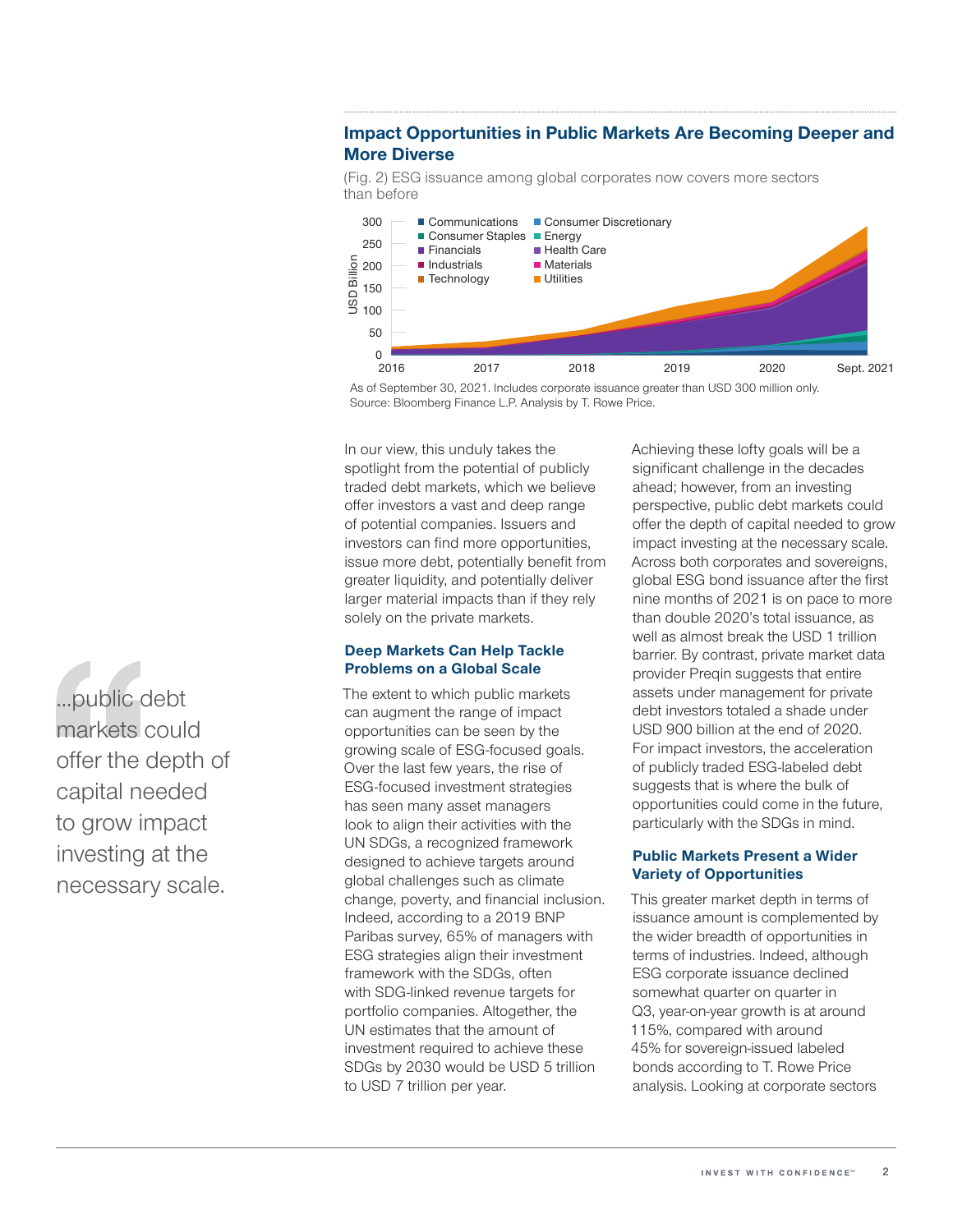in isolation, the number of industries seeing ESG issuance has doubled over the last six years, with issuance rising from USD 5.3 billion in 2015 to over USD 291.7 billion in the first nine months of 2021 alone during that timeframe.

Notable publicly traded ESG‑related deals include German automotive giant Daimler's EUR 1.2 billion green issue in March to finance climate and electric vehicle targets. More recently, Italian energy firm Eni issued the first sustainability-linked bond in its sector, worth around EUR 1 billion and linked to carbon footprint and renewable energy targets. As overall value and volume of ESG issuance in public debt markets continues to grow, we believe so will the potential scope and breadth of the opportunities by sector, size, and geography.

#### **Making an Impact Post‑investment**

Higher liquidity is another key advantage of public debt markets when it comes to impact investing. Ongoing daily

pricing and the sheer volume of deals for public credits every day, for example, creates a market where issuers and investors are cognizant of what reflects fair value, something private markets typically do not afford. In addition, public markets can provide investors with not just a more liquid environment to exit an investment, but also pass on the obligation to another investor with aligned values.

Achieving the UN's SDGs will require enormous investment and capital expenditure across the investor, corporate, and sovereign communities. While private markets will have a role to play, we believe that the size of the task at hand means that public credit markets should become the focus of attention for impact investors. The breadth, depth, and liquidity they provide give investors the opportunity to access a wider variety of ESG‑linked opportunities, while also potentially providing issuers with enough capital to concurrently run their businesses and invest in long-term impact goals.